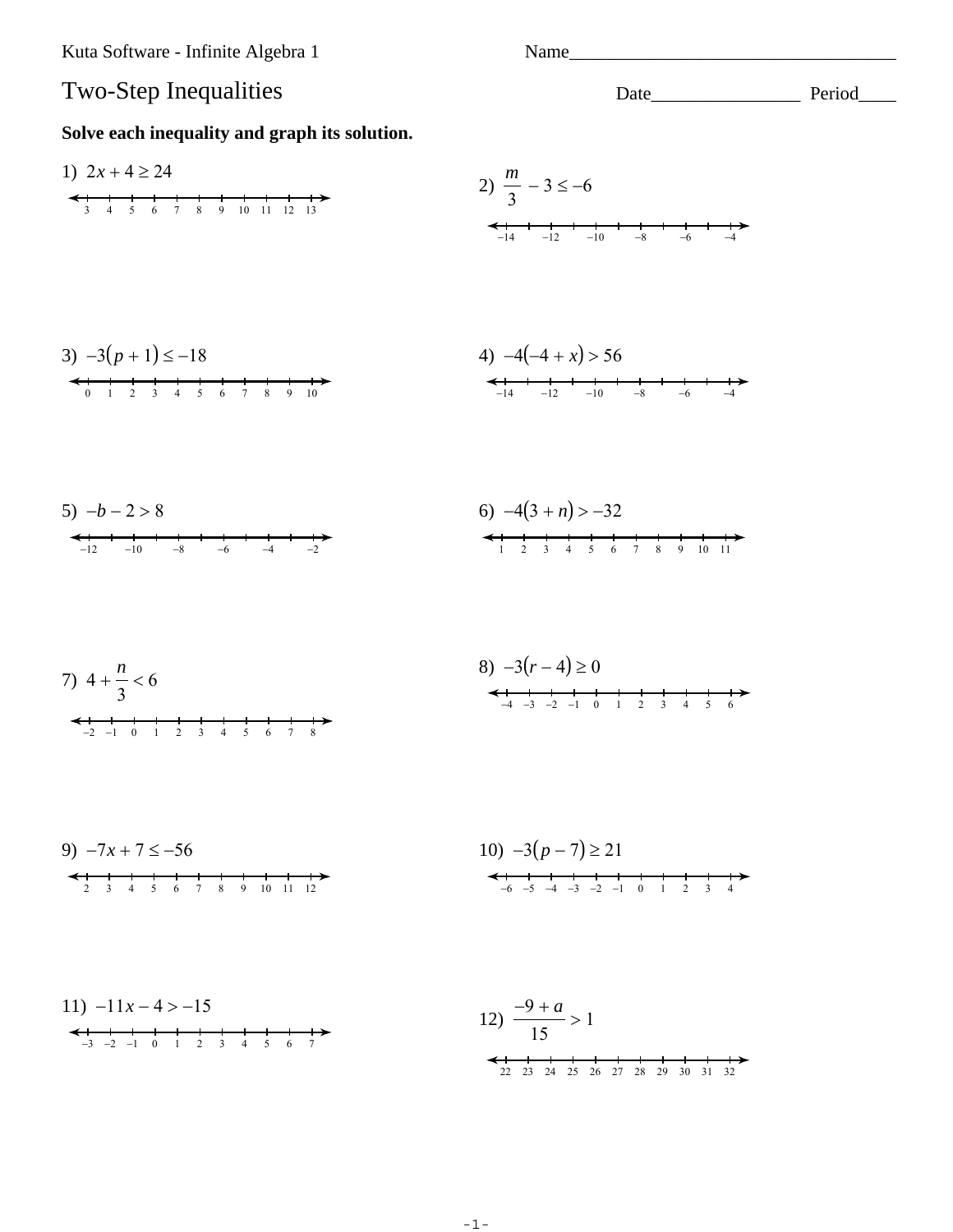13) 
$$
-1 \le \frac{v-2}{21}
$$
  
  
 $\leftarrow$  1  
 $-26$   $-24$   $-22$   $-20$   $-18$ 

15) 
$$
\frac{-11 + n}{15} < -1
$$

16) 
$$
-90 \ge -5(k-3)
$$
  
  
 $13 + 14 + 15 + 16 + 17 + 18 + 19 + 20 + 21 + 22 + 23$ 

17) 
$$
4 < 1 + \frac{n}{7}
$$
  
\n $18) -1 > \frac{12 + x}{4}$   
\n $18 + \frac{1}{18} + \frac{1}{18} + \frac{1}{18} + \frac{1}{18} + \frac{1}{18} + \frac{1}{18} + \frac{1}{18} + \frac{1}{18} + \frac{1}{18} + \frac{1}{18} + \frac{1}{18} + \frac{1}{18} + \frac{1}{18} + \frac{1}{18} + \frac{1}{18} + \frac{1}{18} + \frac{1}{18} + \frac{1}{18} + \frac{1}{18} + \frac{1}{18} + \frac{1}{18} + \frac{1}{18} + \frac{1}{18} + \frac{1}{18} + \frac{1}{18} + \frac{1}{18} + \frac{1}{18} + \frac{1}{18} + \frac{1}{18} + \frac{1}{18} + \frac{1}{18} + \frac{1}{18} + \frac{1}{18} + \frac{1}{18} + \frac{1}{18} + \frac{1}{18} + \frac{1}{18} + \frac{1}{18} + \frac{1}{18} + \frac{1}{18} + \frac{1}{18} + \frac{1}{18} + \frac{1}{18} + \frac{1}{18} + \frac{1}{18} + \frac{1}{18} + \frac{1}{18} + \frac{1}{18} + \frac{1}{18} + \frac{1}{18} + \frac{1}{18} + \frac{1}{18} + \frac{1}{18} + \frac{1}{18} + \frac{1}{18} + \frac{1}{18} + \frac{1}{18} + \frac{1}{18} + \frac{1}{18} + \frac{1}{18} + \frac{1}{18} + \frac{1}{18} + \frac{1}{18} + \frac{1}{18} + \frac{1}{18} + \frac{1}{18} + \frac{1}{18} + \frac{1}{18} + \frac{1}{18} + \frac{1}{18} + \frac{1}{18} + \frac{1}{18} + \frac{1}{18} + \frac{1}{18} + \frac{1}{18} + \frac{1}{18} + \frac{1}{18} + \frac{1}{18} + \frac{1}{18} + \frac$ 

19) 
$$
7n-1 > -169
$$
  
\n $20) -4b-5 > -25$   
\n $100 - 12 = 3$   
\n $110 - 12 = 3$   
\n $110 - 12 = 3$   
\n $110 - 12 = 3$   
\n $110 - 12 = 3$ 

$$
23) \frac{x}{-6} - 8 \le -12
$$

$$
24) \frac{m-3}{2} \le 5
$$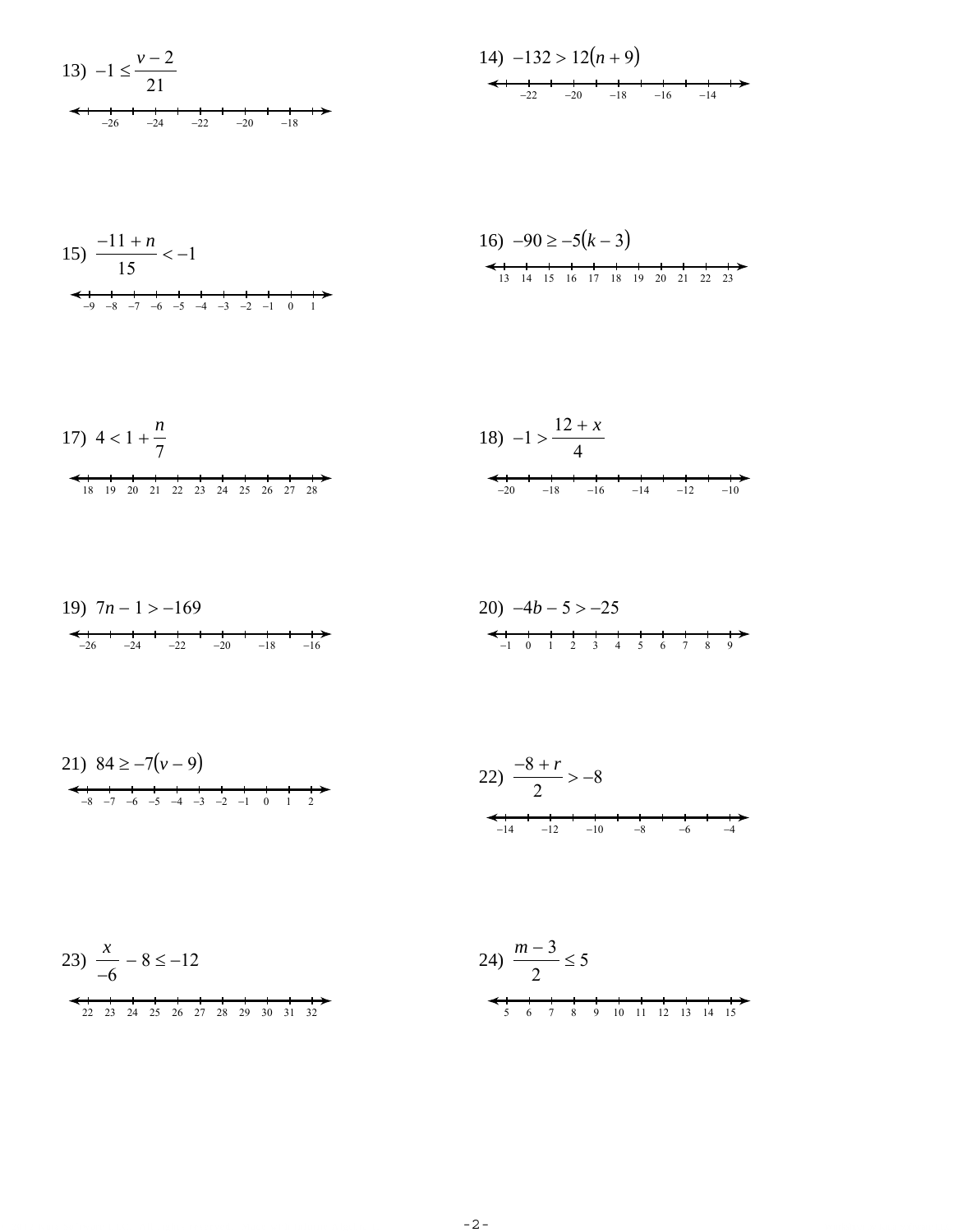Kuta Software - Infinite Algebra 1

## Two-Step Inequalities

## Solve each inequality and graph its solution.



Name

Date Period

 $-1-$